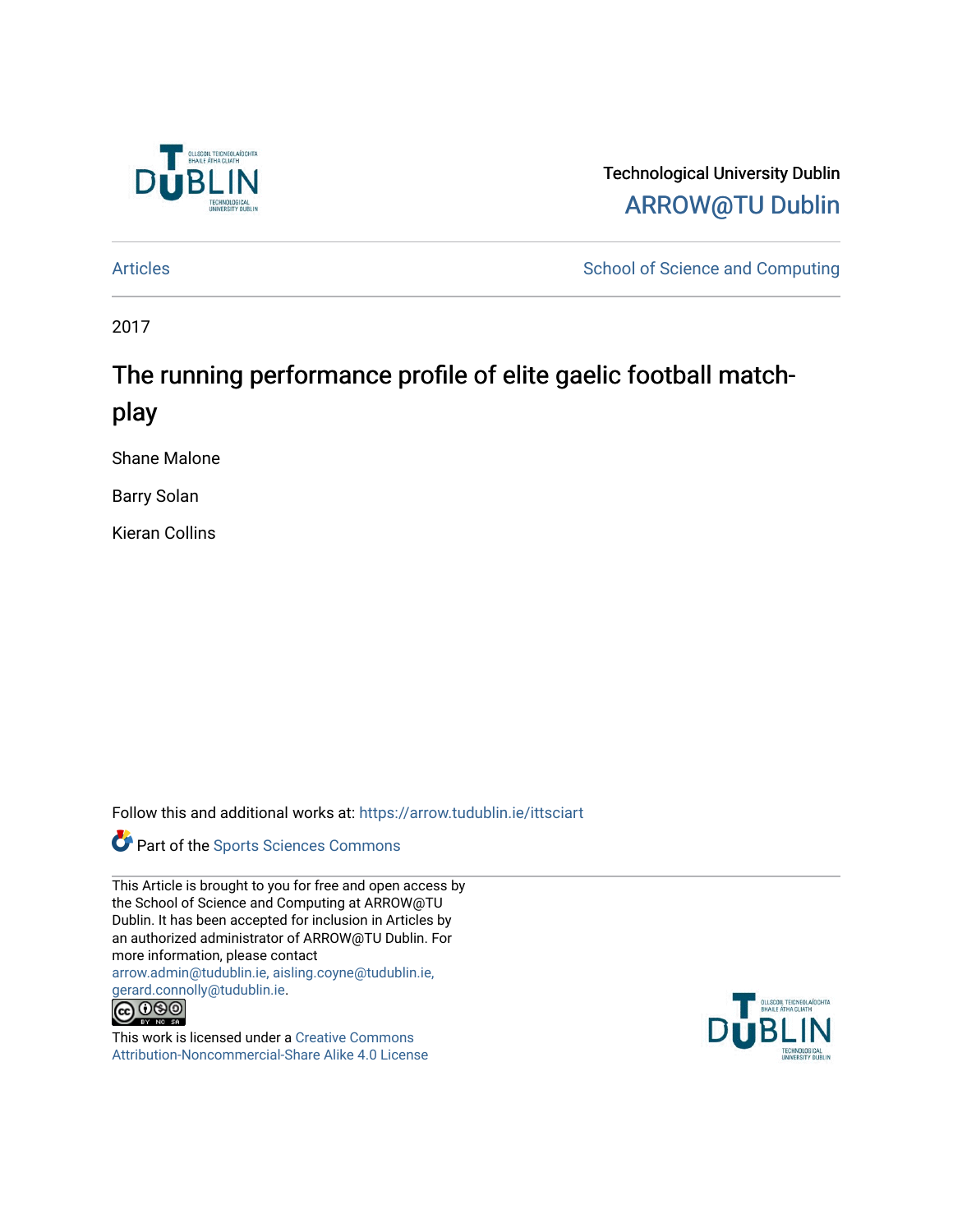# THE RUNNING PERFORMANCE PROFILE OF ELITE GAELIC FOOTBALL MATCH-PLAY

Shane Malone, $^{1,2}$  Barry Solan, $^{2}$  and Kieran Collins $^{2}$ 

<sup>1</sup>Research Institute for Sport and Exercise Sciences, Liverpool John Moores University, Liverpool, United Kingdom; and <sup>2</sup>Department of Science, Gaelic Sports Research Centre, Institute of Technology Tallaght, Dublin, Ireland

# **ABSTRACT**

Malone, S, Solan, B, and Collins, K. Title: The running performance profile of elite Gaelic football match-play. J Strength Cond Res 31(1): 30–36, 2017—The current study examined (a) the match running performance of Gaelic football and (b) the decrement in match running performance with respect to position. Global positioning satellite system technologies (4-Hz; VX Sport) were used with 3 elite intercounty teams across 3 full seasons with 250 full game data sets collected. Game movements were classified according to game actions and distance covered across speed zone thresholds (total distance [TD], high-speed running distance [HSRD;  $\geq$ 17 km $\cdot$ h<sup>-1</sup>], sprint distance [SD;  $\geq$ 22 km $\cdot$ h<sup>-1</sup>]; accelerations [n]; peak speed [km $\cdot$ h<sup>-1</sup>]). The influence of running performance in each quarter on the subsequent quarter was analyzed across all positional roles. The mean  $(\pm SD)$  TD and HSRD covered during the game were 8,889  $\pm$  1,448 m and 1,596  $\pm$  594 m, respectively. Results show a temporal profile for TD with reductions in the second  $(-4.1\%)$ , third  $(-5.9\%)$ and fourth  $(-3.8%)$  quarters, respectively. There was a significant reduction in HSRD in the second  $(-8.8\%)$ , third  $(-15.9%)$ , and fourth  $(-19.8%)$  quarters when compared to the first quarter ( $p < 0.001$ ). Positional differences were observed for distance-based measures with the middle 3 positions (half-back, midfield, and half-forward) completing the highest running performances. These positions also showed increased decrements in TD and HSRD and SD across quarters. The current data indicate a reduction in exercise intensity over the duration of elite Gaelic football match-play. It is unclear if this reduction is because of fatigue, pacing, contextual factors, or nutritional strategies employed by players.

KEY WORDS match analysis, high-speed running, team sport, intermittent exercise

Address correspondence to Shane Malone, shane.malone@mymail. ittdublin.ie.

31(1)/30–36

Journal of Strength and Conditioning Research 2016 National Strength and Conditioning Association

#### **INTRODUCTION**

aelic football is one of the national sports of Ire-<br>land. Elite-level games are often played in front<br>of attendances of 80,000 people and television<br>pictures are broadcast around the world (23).<br>The game is played with 2 land. Elite-level games are often played in front of attendances of 80,000 people and television pictures are broadcast around the world (23). The game is played with 2 teams of 15 players with the primary objective of both teams to outscore one another across the 70-minute period of competitive play (2). The game is best described as an invasion field sport with repeated high intensity actions that are unstable and stochastic in nature (7). Few attempts have been made to describe the running performance of elite-level Gaelic football players (7,14). As a consequence of the limited work undertaken, the running performance of elite-level players has been appraised based on sports that appear to have a similar running profile, e.g., soccer. With the pitch dimensions of Gaelic football being 33% larger than soccer, the transfer of these demands to Gaelic football may fail to fully appreciate the true running performance of competitive match-play (23).

Keane et al. (14) examined match demands across 4 championship and 4 national league games using videobased time-motion analysis and identified the mean distance covered was  $8,594 \pm 1,056$  m. The majority of the distance (66%) was accounted for by low intensity activities, such as walking and jogging. Conversely, high-speed activity (striding and sprinting) accounted for 12.4% and 3.7% of distance covered, respectively. Interestingly, no decrement in running performance was evident between the first and second halves. Furthermore, positional profiles were identified for 3 positional lines with nonsignificant differences observed for defenders (8,523  $\pm$  1,175 m), midfielders (9,131  $\pm$  977 m), and forwards (8,490  $\pm$ 673 m). More recently, McErlean et al. (18) performed audio-based time-motion analysis across 40 elite matchplay profiles. The investigation found that the mean time spent completing high intensity activities ranged from 4.1 seconds for forwards to 6.8 seconds for midfielders. The study also reported that 15.9% of the game was completed at high speed. This ranged from 10.7% for forwards to 22.1% for midfielders. Work-to-rest ratios were lowest for midfielders  $(1:3.6 \pm 0.6)$  and highest for forwards  $(1:13.0 \pm 6.6)$ . Similar to previous findings, there was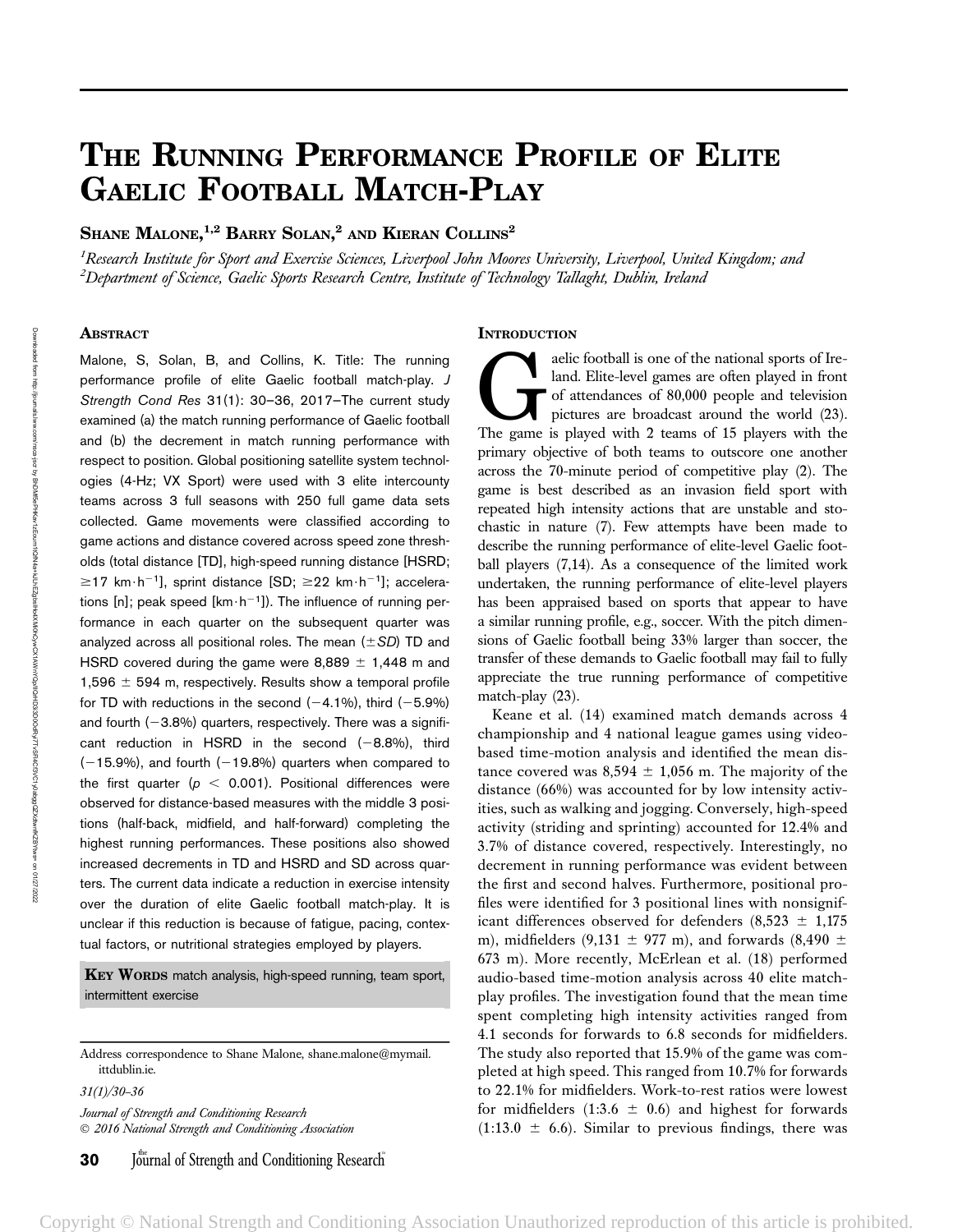no decrement observed for running performance across halves of play. Additionally, O'Donoghue and King (20) analyzed the activity profile university footballers. They reported longer mean high intensity activity durations (5.7 seconds vs. 3.2 seconds) and shorter recovery periods compared with premier league soccer games, with 51% of recovery between bouts less than 20 seconds. Furthermore, 8% of these recovery periods were reported to last  $\geq$ 90 seconds. Similar to previous investigations (14,18), positional differences were communicated, with central players performing a 50% greater number of bursts. Interestingly, central players were reported to have shorter recovery periods than any of the other positional groups. These central players were also reported to spend more time of match-play performing high intensity activities when compared with other positional groups.

Many of the previous studies within Gaelic football have been conducted using manual, vision-based notation analysis to determine activity profiles. This methodology of analysis has previously been reported to be labor intensive and outdated (9). The advancement in technology now allows for game movements and running performance to be investigated through the use of global positioning satellite systems (GPS). These systems have been validated for use within intermittent field sports like Gaelic football (5,10,13,16). Therefore, with the information provided in previous investigations within Gaelic football being focused on 3 specific positions (defenders, midfielders, forwards), there is a need to update these positional profiles to account for the 5 specific positional lines of Gaelic football (full-back, half-back, midfield, half-forward, and fullforward). Specific information pertaining to these positional lines may provide more practical relevance to current practitioners with regard to drill construction within the Gaelic football training process. Unfortunately, there is currently limited contemporary information describing the match running performance of elite Gaelic football match-play with respect to position. Therefore, the aims of the current study were to (a) describe the match running performance of elite Gaelic football players using GPS technology and (b) examine the decrement of running performance during elite match-play competition with respect to position. It was hypothesized that highspeed running performance would decrease across quarters of match-play, with the middle 3 positions experiencing the highest decrement in running performance across quarters of match-play.

# **METHODS**

# Experimental Approach to Problem

The current observational study was designed to examine match-play running performance of elite Gaelic football players across quarters using portable GPS technology. Fifty intercounty elite Gaelic football players ( $n = 50$ ) playing in division 1 and division 2 were analyzed across 3 full-competition seasons (February 2010–September 2013) resulting in 250 individual samples being collected  $(n = 250)$ . All players were competing at national league (NFL) and All-Ireland championship level. Game data were only included if a full match (70 minutes) was completed. Data were classified according to position (fullback, half-back, midfield, half-forward, and full-forward). All competitive matches took place between 1400 and 2000 hours. Temperatures during match-play ranged from 10 to  $22^{\circ}$  C. The GPS was used to determine specific running performance variables during elite Gaelic football match-play. All players were advised to maintain their normal diet, with special emphasis being placed on the intake of fluids and carbohydrates.

## **Subjects**

Fifty elite male Gaelic footballers with a mean  $(\pm SD)$  age  $(26 \pm 4 \text{ years})$ , height  $(183 \pm 7 \text{ cm})$ , weight  $(79 \pm 7 \text{ kg})$ , and years on squad (5  $\pm$  3 years), respectively, volunteered to participate in the study. Players were selected as they were members of the county's squad that season and therefore were deemed the best players in the county at the time of data collection. After ethical approval, participants attended an information evening where they were briefed about the purpose, benefits, and procedures of the study. Written informed consent and medical declaration were obtained from participants in line with the procedures set by the local institutions research ethics committee.

### Experimental Procedures

Participants wore an individual GPS unit (Issue: 330a, Firmware: 4.01.1.0; VX Sport, Lower Hutt, New Zealand) sampling at 4-Hz in a total of 30 games. The GPS unit (mass: 76 g; 48 mm  $\times$  20 mm  $\times$  87 mm) was encased within a protective harness between the player's shoulder blades in the upper thoracic-spine region. The device was activated and satellite lock established for a minimum of 15 minutes before the commencement of each match (15). The validity and reliability of this device has previously been communicated (5,16). Specifically, Malone et al. (16) report the VX Sport GPS to be reliable during intermittent exercise. Test–retest (7 days apart) reliability was reported for total distance covered (m), maximum speed  $(km \cdot h^{-1})$ , and average speed  $(km \cdot h^{-1})$ . Systematic differences were examined using a paired  $t$  test on the test-retest data and revealed no significant differences for the total distance covered (300.5  $\pm$  3.3; 303.6  $\pm$  5.6 m), maximum speed  $(23.9 \pm 1.9; 24.1 \pm 1.3 \text{ km} \cdot \text{h}^{-1})$ , and average speed  $(10.2 \pm 1.0; 10.2 \pm 0.9 \text{ km} \cdot \text{h}^{-1})$ . The typical error (TE  $\pm$ 95% confidence interval [CI]) was  $0.84 \pm 0.3$  for total distance covered, 0.75  $\pm$  0.26 for maximum speed, and 0.55  $\pm$ 0.19 for average speed, respectively. The coefficient of variation (CV%  $\pm$  95% CI) was 1.0  $\pm$  0.4 for the total distance covered, 4.2  $\pm$  1.5 for maximum speed, and 4.4  $\pm$  1.5 for average speed, respectively.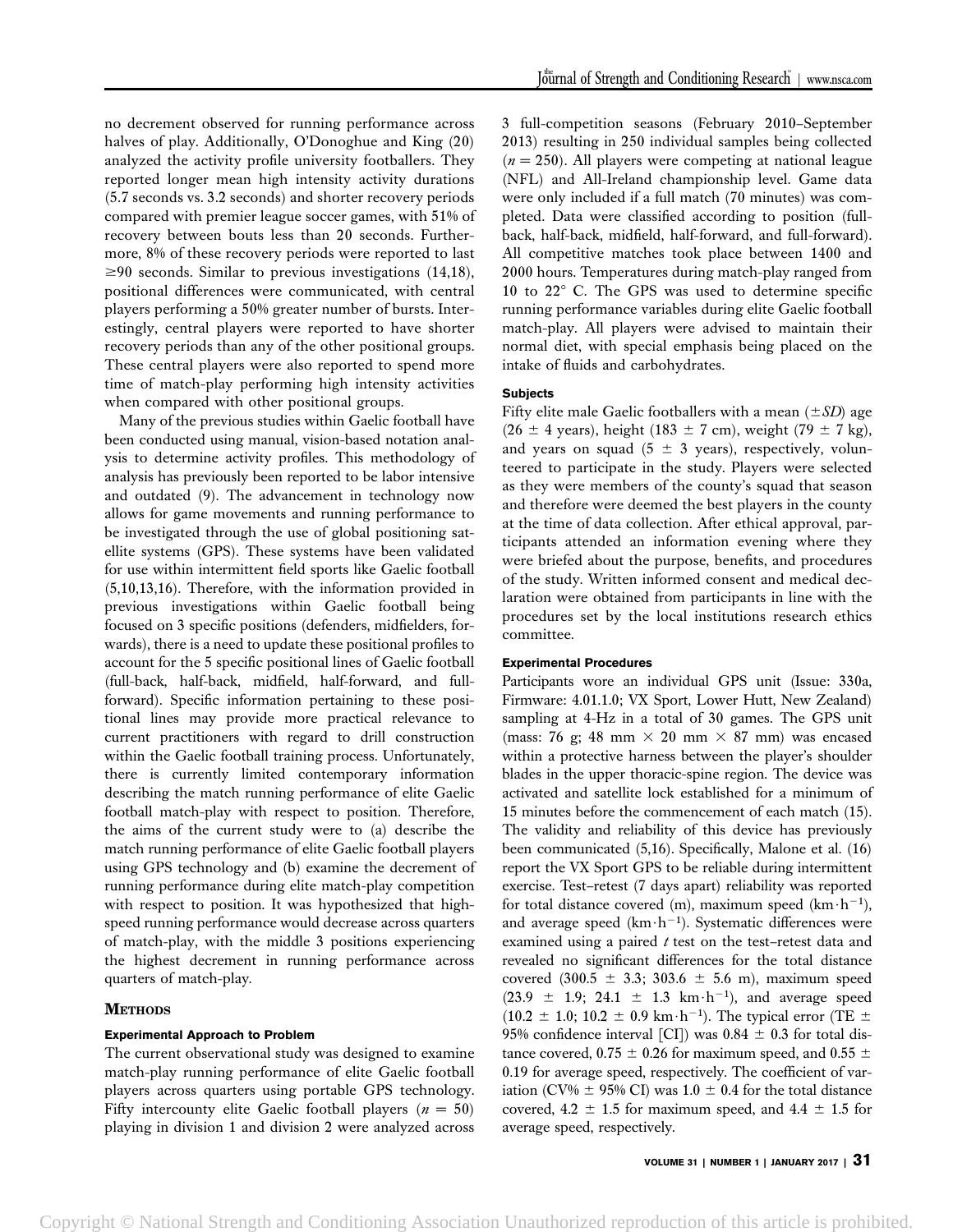| <b>TABLE 1.</b> Selected running performance variables with respect to quarter and position. <sup>*</sup> |                                      |                           |                                                                     |                                                       |                         |
|-----------------------------------------------------------------------------------------------------------|--------------------------------------|---------------------------|---------------------------------------------------------------------|-------------------------------------------------------|-------------------------|
| Distance and action variables                                                                             | Full-back $(n = 50)$                 | Half-back $(n = 50)$      | Midfield $(n = 50)$                                                 | Half-forward $(n = 50)$                               | Full-forward $(n = 50)$ |
| Total distance (m)                                                                                        |                                      |                           |                                                                     |                                                       |                         |
| Q1                                                                                                        | $1,998$ $(1,698-2,314)$ <sup>+</sup> |                           | $2,344$ (2044-2,614)† $\uparrow$ 2,599 (2,268-2,930)† $\uparrow$ §  | 2,369 (2,118-2,620)† $\ddagger$ 1,984 (1,654-2,314)   |                         |
| Q <sub>2</sub>                                                                                            | 1,958 (1,657-2,301)                  |                           | $2,203$ (1,984-2,498)† $\ddagger$ 2,417 (2,096-2,738)† $\ddagger$ § | $2,274$ (2,033-2,515)† $\ddagger$ 1,944 (1,623-2,265) |                         |
| Q3                                                                                                        | 1,878 (1,578-2,302)                  |                           | 2,015 (1,978-2,294)† $\ddagger$ 2,209 (1,895-2,523)† $\ddagger$ \$  | 2,132 (1,896-2,368)† $\uparrow$ 1,884 (1,583-2,185)   |                         |
| Q <sub>4</sub>                                                                                            | 1,838 (1,538-1,938)†                 |                           | 1,898 (1,871-2,187)† $\pm$ 2,053 (1,749-2,357)† $\pm$ §             | 2,037 (1,830-2,238)† $\pm$ 1,864 (1,577-2,151)        |                         |
| High-speed running distance (m)                                                                           |                                      |                           |                                                                     |                                                       |                         |
| Q1                                                                                                        | 346 (219-473)†                       | 463 (330-596)†1           | 554 (427-678)†‡§                                                    | 513 (354-672)†‡§                                      | 332 (221-453)           |
| Q <sub>2</sub>                                                                                            | $342(218 - 468)$ <sup>†</sup>        | 447 (325-569)†1           | 508 (384-632)†‡§                                                    | 487 (344-664)††§                                      | 327 (206-448)           |
| Q3                                                                                                        | 332 (212-452)†                       | 420 (318-522)† $\ddagger$ | 487 (372-602) † §                                                   | 467 (339-654)† t§                                     | 320 (200-440)           |
| Q <sub>4</sub>                                                                                            | $327(208 - 446)$ <sup>+</sup>        | 392 (290-494)†1           | 440 (338-542) † $\frac{1}{9}$                                       | 450 (329-632)† t§                                     | 314 (193-435)           |
| Sprint distance (m)                                                                                       |                                      |                           |                                                                     |                                                       |                         |
| Q1                                                                                                        | 98 $(77-134)$ <sup>+</sup>           | 137 (89-181)†1            | 154 (97-251)† $\frac{1}{3}$                                         | 140 (90-185)† $\ddagger$                              | $93(68 - 118)$          |
| Q <sub>2</sub>                                                                                            | $96(75-130)$ <sup>+</sup>            | 130 (86-179)†1            | 145 (95-194)† $\frac{1}{3}$                                         | $137(94-182)$ † $\frac{15}{3}$                        | $90(66-115)$            |
| Q <sub>3</sub>                                                                                            | $95(72 - 127)$ <sup>+</sup>          | 124 (75-173)† $\ddagger$  | $135 (93 - 184)$ † $\frac{15}{15}$                                  | $130(90-165)$ <sup>+</sup>                            | $88(65 - 114)$          |
| Q <sub>4</sub>                                                                                            | $94(70-124)$ <sup>+</sup>            | $97(73-120)$ <sup>+</sup> | $98(61 - 121)$ † $\frac{15}{15}$                                    | $97(63 - 120)$ <sup>+†</sup>                          | $87(63 - 111)$          |
| Accelerations (n)                                                                                         |                                      |                           |                                                                     |                                                       |                         |
| Q <sub>1</sub>                                                                                            | $41(30-56)$                          | 58 (38-78)†1              | 68 $(33-103)$ †‡§ $\parallel$                                       | 57 (37-87)†1                                          | 41 (30-56)              |
| Q <sub>2</sub>                                                                                            | $40(28-50)$                          | 52 (33-71) <sup>+1</sup>  | 59 (29-89)†1                                                        | 52 (32-82)†1                                          | $40(28-50)$             |
| Q <sub>3</sub>                                                                                            | $37(27-49)$                          | 49 (35-63)†1              | $55(27-84)$ † $\frac{15}{15}$                                       | 47 $(20-64)$ † $\frac{15}{3}$                         | $37(27-49)$             |
| Q <sub>4</sub>                                                                                            | $35(22-48)$                          | 45 (32-58)†1              | 45 (26-64)††                                                        | 46 (30-62)††                                          | $35(22-48)$             |
| Sprints (n)                                                                                               |                                      |                           |                                                                     |                                                       |                         |
| Q1                                                                                                        | $12(4-20)$                           | $14(7-21)$ † $\downarrow$ | $18(10-26)$ †‡§                                                     | $15(9-21)$ † $\downarrow$                             | $11(5-16)$              |
| Q <sub>2</sub>                                                                                            | $9(6-13)$                            | $13(6-20)$ <sup>+†</sup>  | $15(9-21)$ †1                                                       | $13(10-16)$ <sup>+†</sup>                             | $9(5-13)$               |
| Q <sub>3</sub>                                                                                            | $8(4-12)$                            | 11 $(6-16)$ ††            | $13(9-17)$ † $\downarrow$                                           | 11 $(8-15)$ <sup>††</sup>                             | $8(4-12)$               |
| Q <sub>4</sub>                                                                                            | $6(2-10)$                            | $10(7-13)$ ††             | 10 $(7-13)$ † $\downarrow$                                          | $9(4-13)$ <sup>+†</sup>                               | $7(3-11)$               |
| Peak velocity ( $km \cdot h^{-1}$ )                                                                       |                                      |                           |                                                                     |                                                       |                         |
| Q1                                                                                                        | $31.1 (28.9 - 31.4)$                 | $30.1(28.8 - 31.4)$       | $30.1(28.7 - 31.4)$                                                 | $30.1(28.7 - 31.4)$                                   | $31.1 (28.9 - 31.4)$    |
| Q <sub>2</sub>                                                                                            | $30.5(29.3 - 31.8)$                  | 29.5 (28.2-30.7)          | $31.5(29.5 - 32.4)$                                                 | $30.5(28.7 - 30.4)$                                   | $30.5(29.4 - 31.8)$     |
| Q <sub>3</sub>                                                                                            | $30.3(29.4 - 31.5)$                  | $31.3(30.0 - 32.6)$       | $30.3(28.7 - 31.4)$                                                 | $30.3(28.2 - 30.4)$                                   | $30.3(29.3 - 31.3)$     |
| Q <sub>4</sub>                                                                                            | $30.0(29.4 - 31.6)$                  | $30.0(29.6 - 31.3)$       | $30.0 (29.1 - 31.1)$                                                | $30.0(28.5 - 30.4)$                                   | $30.0 (29.1 - 31.6)$    |

\*Data communicated as mean (95% Cl). High-speed running distance (≥17 km·h<sup>-1</sup>); sprint distance (≥22 km·h<sup>-1</sup>).<br>†Significantly different from full-forwards (*p* < 0.001).<br>‡Significantly different from full-backs (*p* < 0

Copyright © National Strength and Conditioning Association Unauthorized reproduction of this article is prohibited.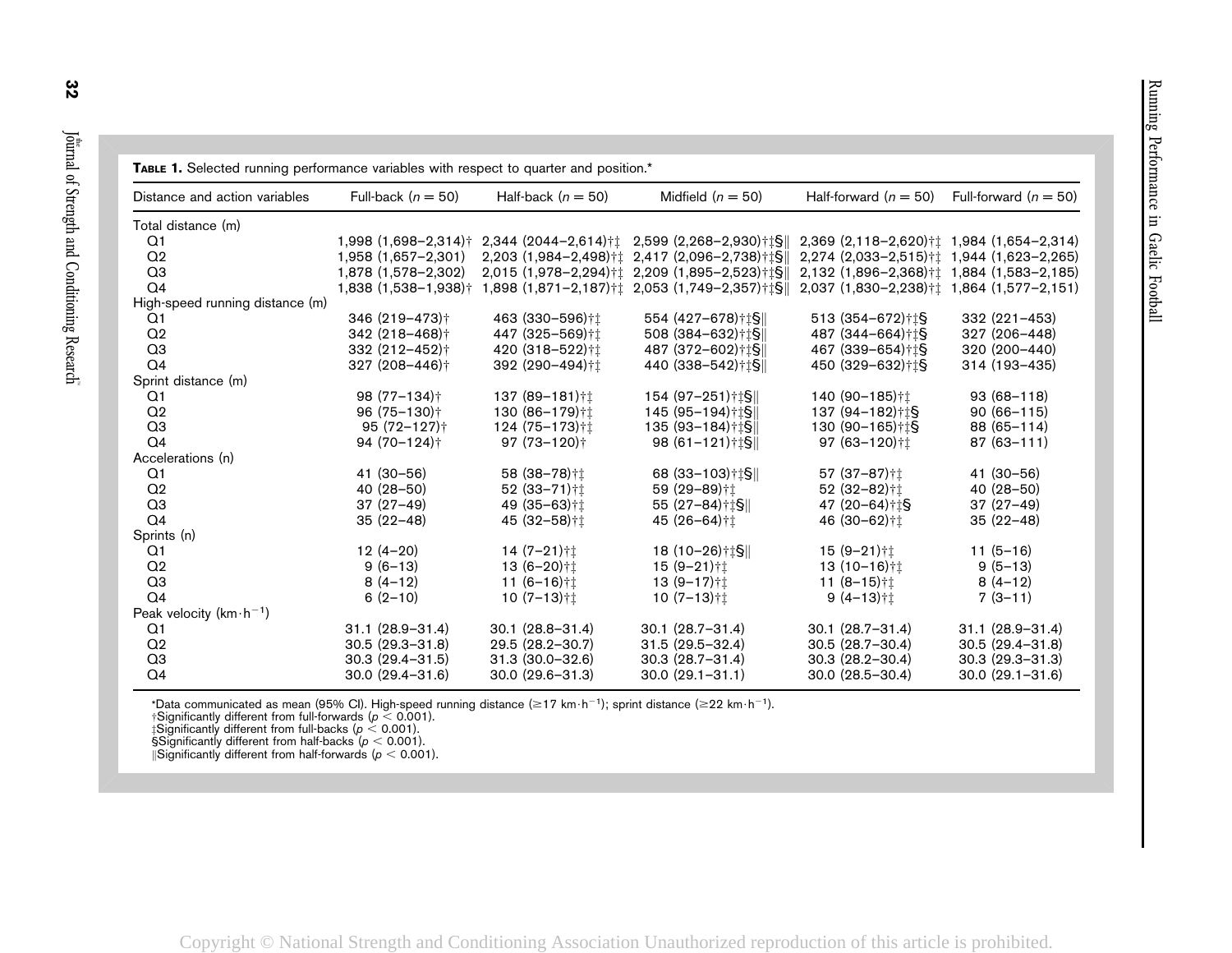

Figure 1. The change in high-speed running distance (m;  $\geq$  17 km·h<sup>-1</sup>) across quarters of play during elite Gaelic football match-play (n = 250). Data reported as mean  $\pm$  95% Cl. \*\*Significantly different from first quarter (all  $p < 0.001$ ).

After each match, GPS data were downloaded using proprietary software (VX Sport). Each file was trimmed so that only data recorded when the player as on the field was included for further analysis. The proprietary software provided instantaneous raw velocity data at 0.25-second intervals, which was then exported and placed into a customized Microsoft Excel spreadsheet (Microsoft, Redmond, WA, USA). The spreadsheet allowed analysis of distance covered (m) in the following categories: total distance (TD), high-speed running distance (HSRD;  $\geq$ 17 km $\cdot$ h<sup>-1</sup>), sprint distance (SD;  $\geq$ 22 km $\cdot$ h<sup>-1</sup>), accelerations (n), and peak speed ( $km \cdot h^{-1}$ ). An acceleration effort was classified once a participant changed speed by 2 km $\cdot$ h<sup>-1</sup> within 1 second of the given movement. The change was triggered over a minimum time of 2 seconds (to demarcate a lunge from a sprint). The acceleration stopped when the player decelerated to  $<$  75% of maximum speed reached in the preceding acceleration effort (7,17).

#### Statistical Analyses

The assumptions of normality were verified before parametric statistical analysis. All data are presented as means,

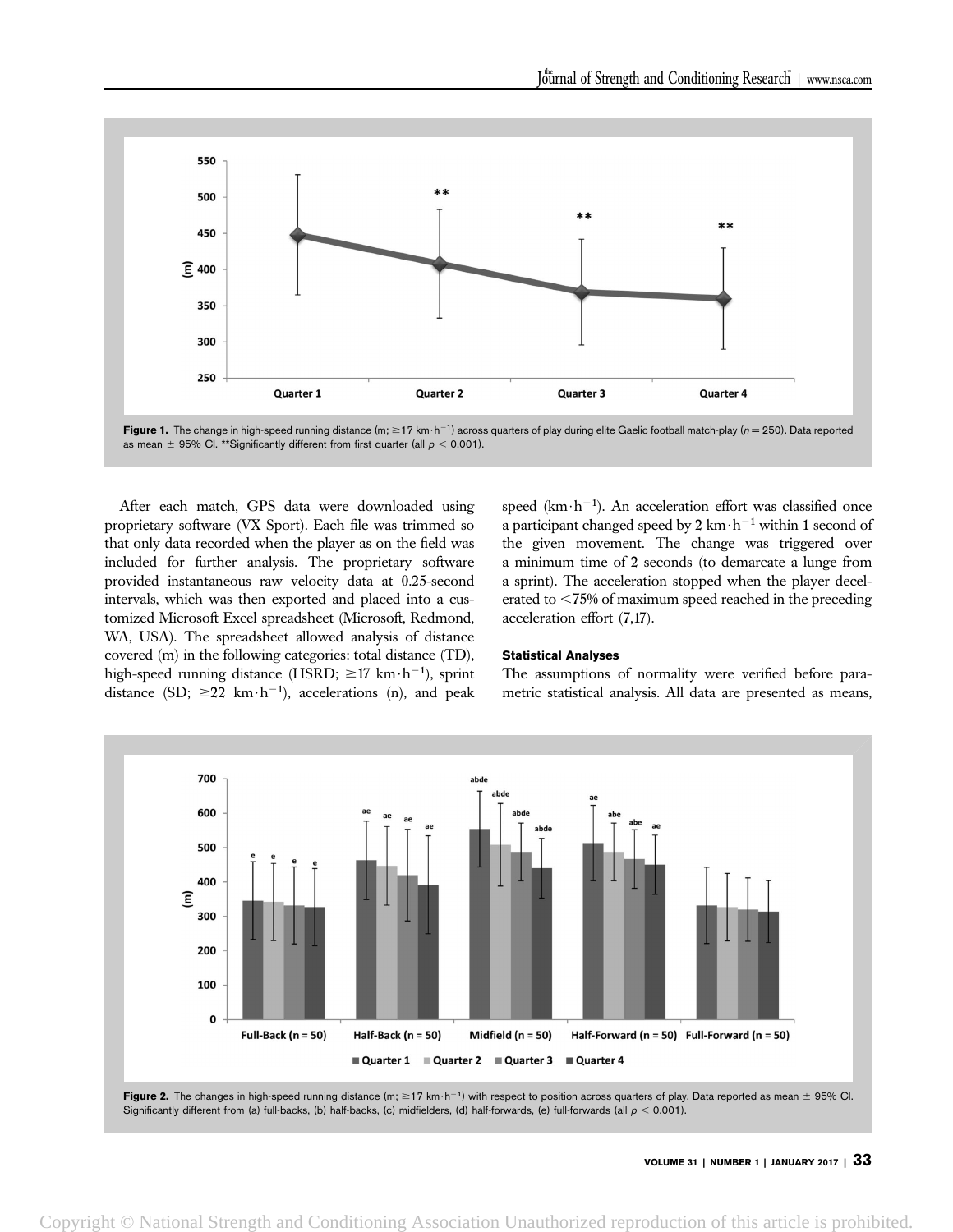standard deviations, and 95% confidence intervals (95% CI). A multivariate analysis of variance (MANOVA) was used to compare differences in running performance variables between positional groups (5) and quarter (3). The level of statistical significance was set at an accepted level of  $p \leq$ 0.05. When significant main effects were observed, Scheffe's post hoc test was applied. Standardized effect sizes (ES) were calculated with  $< 0.2, 0.21-0.6, 0.61-1.20, 1.21-2.00$ and 2.01–4.0 representing trivial, small, moderate, large and very large differences, respectively (12). All statistical analyses were performed using SPSS for Windows (version 22; SPSS Inc., Chicago, IL, USA).

# **RESULTS**

Selected running performance variables are shown in Table 1. The mean TD and HSRD covered during the game were 8,889  $\pm$  1,448 and 1,596  $\pm$  594 m, respectively. Players completed 181  $\pm$  39 accelerations in addition to completing  $445 \pm 69$  m of SD across  $43 \pm 15$  sprints actions during competitive play with the peak speed achieved being  $30.3 \pm 1.2$  km $\cdot$ h<sup>-1</sup>. A significant main effect for quarter of play ( $F = 7.36$ ,  $p < 0.001$ ) was observed. Post hoc analyses revealed that there were significant reductions in TD in the second (ES = 0.35), third (ES = 0.45), and fourth (ES = 0.39) quarters when compared to the first quarter ( $p = 0.001$ ). Similar trends were shown for a decrement in HSRD during the second (ES = 0.45), third (ES = 0.78), and fourth (ES = 1.23) quarters of play when compared to the first quarter ( $p =$ 0.005). Additionally, SD was significantly reduced across all quarters (ES: 0.85; 1.23; 1.45) when compared to the first quarter ( $p = 0.002$ ). Finally, decrements in the number of accelerations completed were seen for the second (ES = 0.55), third ( $ES = 0.88$ ), and fourth ( $ES = 1.53$ ) quarters of play when compared to the first quarter. Figure 1 shows the temporal changes in HSRD across quarters during match-play.

A significant effect for position ( $F = 5.21$ ,  $p < 0.001$ ) with regard to decrement in running performance revealed that midfielders had a greater TD decrement when compared to all other positions  $(ES = 0.35-0.89)$ . Half-backs experienced significantly ( $p = 0.002$ ) higher decrement in TD when compared to full-forwards ( $ES = 1.35$ ) and full-backs ( $ES = 1.16$ ). Similar effects for position ( $F = 8.81$ ,  $p < 0.001$ ) revealed that midfielders had a greater HSRD decrement when compared to all other positions ( $ES = 0.82 - 2.39$ ). Half-forwards experienced higher decrement in HSRD when compared to fullforwards  $(ES = 1.35)$  and full-backs  $(ES = 1.16)$  only. Figure 2 shows the decrement in HSRD with respect to position. Significant main effects for position on SD decrements were revealed ( $F = 6.11$ ,  $p < 0.001$ ), with half-backs and midfielders having higher SD decrement when compared to other positions  $(ES = 0.92 - 2.19)$ . Post hoc analyses identified that midfielders had a greater acceleration decrements when compared to all other positions  $(ES = 0.42-1.39)$ . Halfforwards experienced higher decrements in accelerations

# **DISCUSSION**

The current study is the first to describe the within-match variation of running performance in elite-level Gaelic football. Results show that the running performance of Gaelic football players changes as the match progresses (Table 1). Specifically, there were reductions in TD completed after the first quarter of match-play, with additional decrements seen across all quarters of match-play  $(-3.8 \text{ to}$ 25.9%). Furthermore, significant decrements were observed for HSRD across the quarters of match-play for all positions  $(-8.8$  to  $-19.8$ %). Interestingly, there was a noted reduction in the number of accelerations completed, but no change in peak speeds achieved by players. Finally, the study has identified a specific running profile for elite Gaelic football match-play.

The current analysis revealed that midfielders followed by half-forwards and half-backs covered the greatest distance across all speed determined thresholds during match-play. Further positional comparisons showed that these 3 positional groups experienced the highest decrements in running performance across the quarters of match-play (Table 1). The differences in running performance across positions may be explained by the specific tactical roles of each playing position, which can allow for greater a freedom to complete higher distances and consequently accrue higher decrements in running performance during competitive match-play. Overall, the results show that higher running performance during the early periods of competition may influence subsequent running performance toward the end of competitive match-play.

The running performance of players highlighted in this study is similar to previous investigations (7,14), with results reported showing similar distances being covered during match-play. However, we are the first to report significant running performance decrements across all quarters of match-play, which is in contrast previous investigations conducted in Gaelic football (15,20). Additionally, significant positional differences in all running variables were observed during match-play. Unfortunately, previous observations have used visual and audio time-motion-based analysis to estimate the activity profile of players and therefore caution must be taken in comparing the result because of several limitations including validity and reliability of the data entry procedure (14,20). Additionally, the age profile of previous data also questions the relevance of previous findings to coaches within the confines of the modern game. Teams are now employing more sophisticated tactics, which have been shown to impact running performance variables in other team sports (21). Furthermore, year to year changes in overall and positional physical performance have been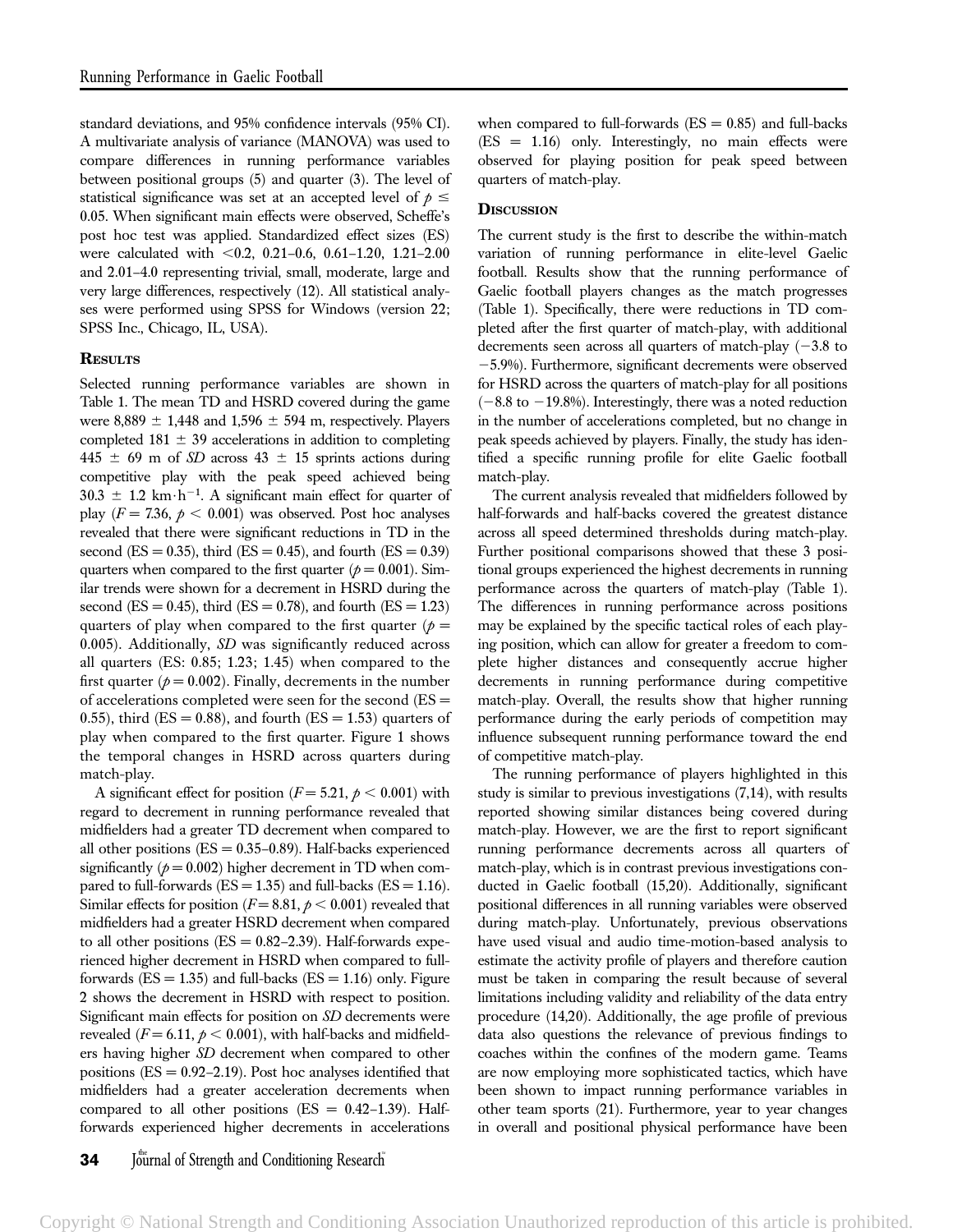reported in Australian Rules football (27) and soccer (1,3,4,6). The data reported in the current investigation must be considered in conjunction with the teams investigated. The current investigation sample comprised of division 1 and division 2 teams; as such the divisional ranking may explain the increased running performance seen in relation to previous investigations (14). It has been shown that players from less successful soccer teams complete higher activity levels than there more successful counterparts, but spend less time in possession of that ball and are less technically proficient (3,22). Future studies should examine if such relationships exist in elite Gaelic football.

The running performance observed in the current study demonstrate that Gaelic football players spend less time completing high-speed running actions as the match progresses with consistent reductions in performance observed across quarters of play. Interestingly, similar trends were observed for total and sprint distances across the duration of match-play. These results are in agreement with previous studies in Australian rules football (8,9), rugby league (24), and soccer (4,19,22) that report running performance decrements across quarters of play. It is unclear if the decrement in performance is related to fatigue. It has previously been suggested that game players may alter their running performance profile during intermittent activity on the basis of prematch contexts, fitness levels, match importance and physiological alterations during play, which may explain the within match variation observed for elite-level matchplay (11). Additionally, previous investigations of injury occurrences in elite Gaelic football (26) have highlighted an increase in the likelihood of injury as the game progresses; interestingly, this investigation showed 56.9% (95% CI, 46.1– 67.1) of injuries were experienced in the second half as opposed to 39.7% (95% CI, 29.8–50.5) in the first half. In addition, the fourth quarter of the game had the most injuries (29.3%, 95% CI, 19.2–42), whether the occurrence levels can be related to the decrement in performance is yet to be fully understood and merits future investigation.

The current investigation has highlighted between position differences in running performance decrement (TD, HSRD, SD, and accelerations) across quarters of match-play. The present results demonstrate that the middle 3 positions (half-back, midfield, and half-forward) complete higher volumes of running in all quarters of match-play. Specifically, midfielders covered greater TD compared with other playing positions also HSRD was greater for midfielders and half-forwards and half-backs in comparison with fullforwards and full-backs. The current results are comparable to those that have been reported previously during Australian rules football competition play where a temporal change in TD, HSRD, and SD was observed (8,9). Results indicate that both HSRD and SD are reduced significantly in the second, third, and fourth quarters of match-play. The decrement in running performance was position specific with the middle 3 positional roles exhibiting the highest decrement across high-speed running performance variables. Midfield players (20%) experienced the highest decrement in highspeed running performance across quarters of play followed by half-back (15.3%) and half-forward lines (12.2%). A nonsignificant decrement was observed for both full-back (5.6%) and full-forward lines (5.5%). Similar trends were observed for sprint running performance decrements with greater decrements for midfielders and half-forwards and half-backs in comparison with full-forwards and full-backs. A reduction in running performance has been previously reported during elite-level Australian football matches (8,9) and attributed to a reduction in glycogen stores (25). These findings may suggest a need for position-specific nutritional resupplementation strategies during match-play and at half time. The current findings are similar to those observed in Australian rules football (9) and soccer (19,22). The reported decrement could potentially be explained by several factors such as tactical systems, positional roles, opposition played, or fitness levels (21). Regardless of the above, the results have practical implications for coaches deciding when to make player interchanges and which player to interchange during match-play.

With technical, tactical and physical activity profiles during match-play being inextricably linked in the football codes (1,18,22,24), a limitation of the current study is that technical skill efficiency and the tactical approach of the teams analyzed could not be controlled for. Future studies should examine the complex relationships between these factors, so that the relationships of running performance to overall Gaelic football performance are better understood. With previous investigations reporting that running performance in team sports is increasing annually (6,27), there is a need for practitioners to fully understand how the running performance of Gaelic football players is developing and changing year on year. Therefore, we recommend that the yearly change in running performance be reported for elite Gaelic football players.

# PRACTICAL APPLICATIONS

To provide relevant data on match-play, the current study examined the match running performance of elite Gaelic football players. The present study shows that higher exercise intensities during the early periods of competition in Gaelic football may influence the decrements in running performance toward the end of match-play. The results show that the first quarter of match-play is the most intense, and that in subsequent quarters, there is a reduction in TD, HSRD, SD, and accelerations. The reductions seen in running-based measures appear to be position specific with midfielders followed by half-backs and half-forwards experiencing the highest decrements in running measures when compared to other positions. This highlights the need for specific nutritional interventions related to positional role to be employed within match-play and at half time to best counteract these decreases in running performance. With